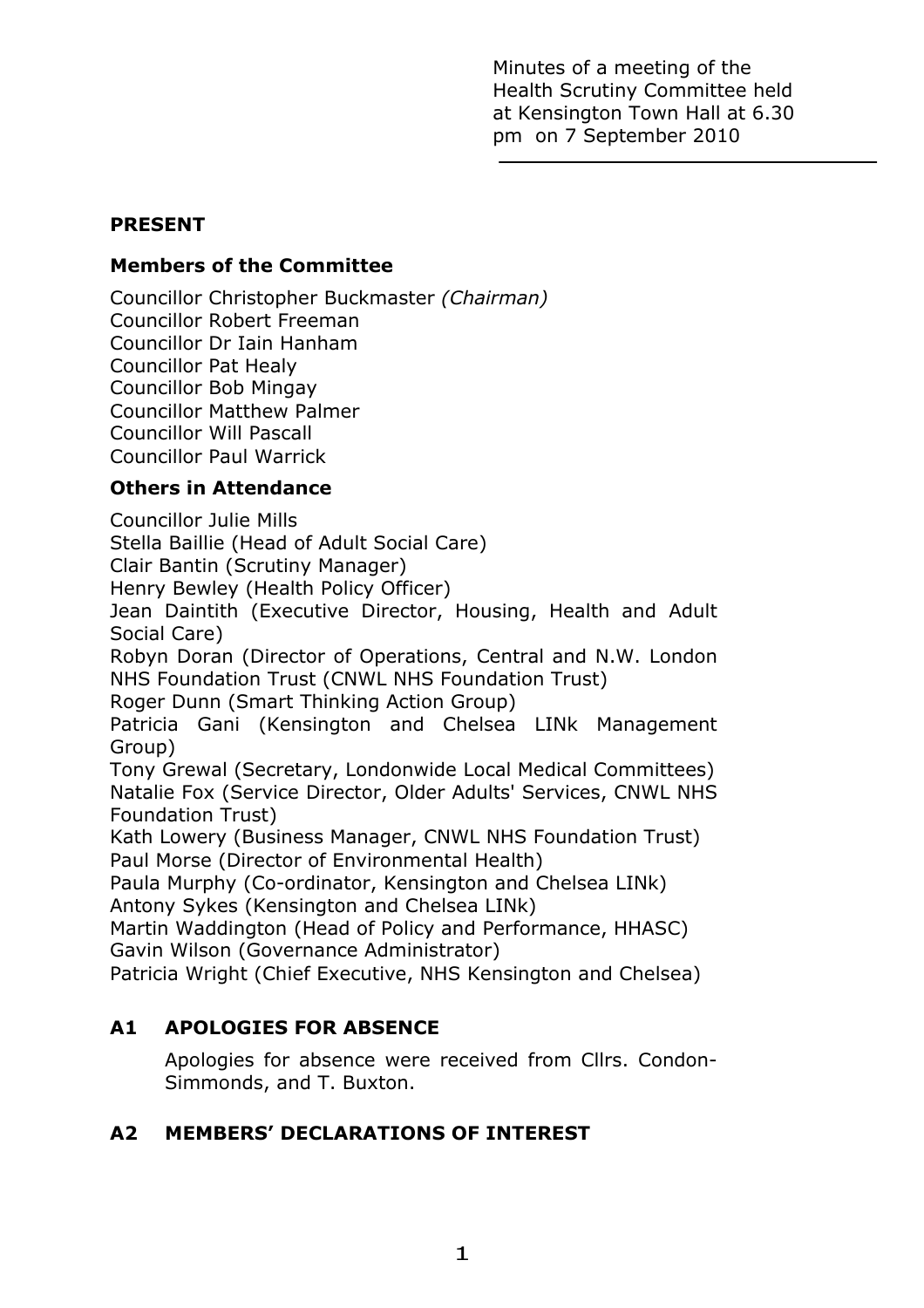Cllr. Freeman declared an interest as a member of the Board of Governors of the Central and N.W. London NHS Foundation Trust.

## **A3 MINUTES OF PREVIOUS MEETING**

The minutes of the meeting held on 16 June 2010 were confirmed as a correct record and signed by the Chairman, subject to amendment in appropriate places of "Central and N.W. London Mental Health Foundation Trust" and "CNWLMHFT" to read "Central and N.W. London NHS Foundation Trust" and "CNWLNHSFT" respectively.

### **A4 MATTERS ARISING FROM MINUTES**

#### a) Central and N.W. London NHS Foundation Trust

 Further to Minute A4, Cllr Healy said that she had not received an invitation to attend the open-day consultation events at St Charles Hospital, although she would liked to have attended.

 Cllr Mills offered to accompany Cllr Healy on a visit to the relevant wards at St Charles Hospital, and was pleased to extend this offer to other Members of the Committee; she would advise in due course regarding a date(s).

b) Piper House

 Further to Minute A8, Cllr Healy enquired about Members of the Committee having an opportunity to view the film illustrating life in Piper House.

 It was agreed that if the DVD of the film could be copied at a small cost (without breaching copyright), this should be done, and a copy provided to each Member of the Committee. Otherwise, a viewing for Committee Members would be arranged.

#### *Action: Governance Services(G.*

#### *Wilson)*

 Following an enquiry from Cllr Freeman regarding the latest position regarding the consultation on the proposed closure, it was agreed that a copy of the report regarding this matter, to be considered by the Housing, Environmental Health and Adult Social Care Scrutiny Committee at its forthcoming meeting, should be sent to Members of the Committee.

*Action: Governance Services(G.* 

*Wilson)*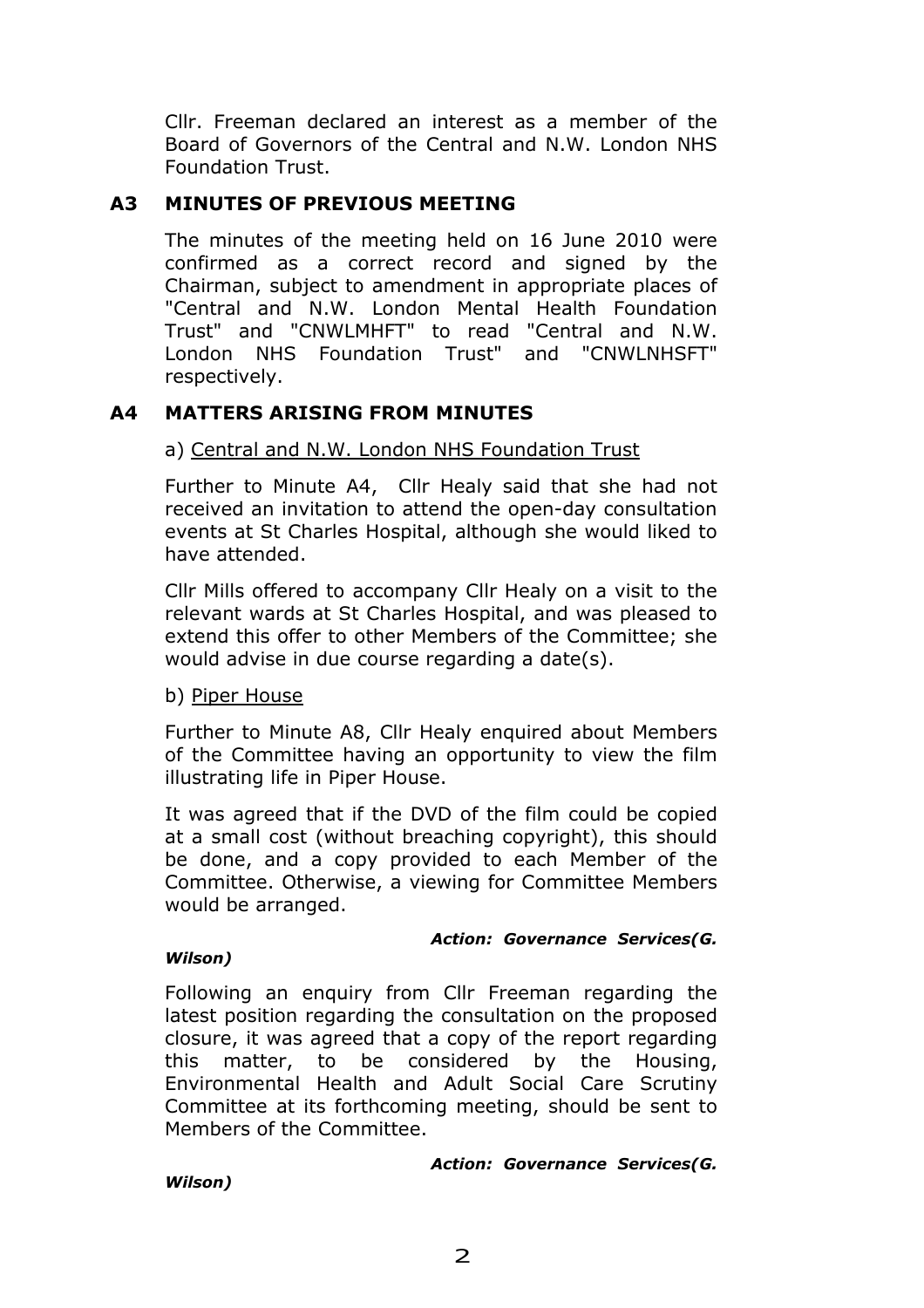Ms Baillie said that she would also be happy to meet Cllr Freeman to discuss this matter.

### **A5 KENSINGTON AND CHELSEA'S LOCAL INVOLVEMENT NETWORK (LINk)**

The Chairman welcomed Ms Patricia Gani, Ms Paula Murphy and Mr Antony Sykes to the meeting.

Ms Murphy drew Members' attention to a number of initiatives being pursued currently by the LINk. In particular, she referred to the Dignity Champions for Nutrition project, and research into the experience of mental health service users.

The LINk had also made a number of recommendations to NHS Trusts in response to consultation on their Quality Accounts for 2009/10. These included the need for information to be clear and accessible to members of the public.

Ms Murphy extended an invitation to Members of the Committee to attend a consultation event at the Isaac Newton Centre between 5-7 pm on 12 September on the White Paper, "Equity and Excellence: Liberating the NHS", at which Cllr Buckmaster would be speaking. A report on the outcome of this event would be included in the LINk's report to the Committee's next meeting.

 Cllr Buckmaster commented that, after a somewhat faltering start, the LINk was performing very effectively and appeared to be well-positioned to take on enhanced responsibilities when it became a Local HealthWatch under the Government's current proposals.

 In response to a question from Cllr Mills, Mr Sykes explained the role of LINks in holding NHS Trusts to account if the proposals in the White Paper were introduced. Ms Wright pointed out that it would be the responsibility of GP commissioning consortia to formally hold Trusts to account, whilst LINks would have a role in scrutinising the effectiveness of this process.

 Cllr Buckmaster thanked the LINks' representatives for attending the meeting to present their report and respond to questions.

### **A6 REDUCTION OF OLDER ADULTS MENTAL HEALTH IN-PATIENTS BEDS FOR KENSINGTON AND CHELSEA AND WESTMINSTER**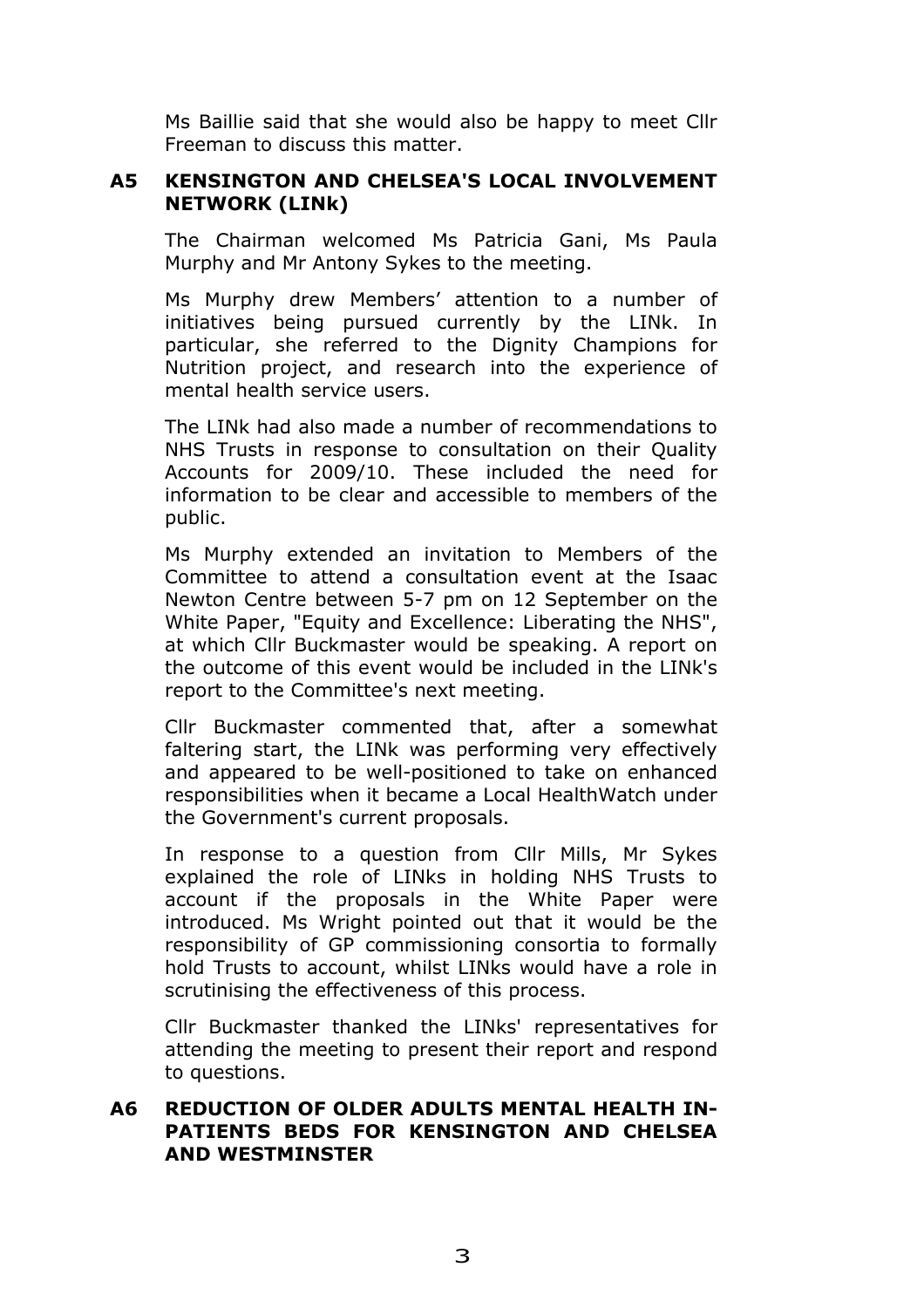The Chairman welcomed Ms Robyn Doran, Ms Natalie Fox and Ms Kath Lowery to the meeting.

Ms Doran said that she would be pleased to arrange a visit to Kershaw Ward and the relevant facilities at St Charles Hospital, for Members of the Committee, in maybe two to three weeks' time.

*Wilson)*

#### *Action: Governance Services(G.*

Ms Fox described the consultation process, and the feedback which the Trust had received, with reference to a briefing paper circulated previously to Members of the Committee. She said that service users who had visited the wards at St Charles had generally been impressed by the facilities available. The next step in the consultation process would be for a final proposal to be presented to the Trust Board for decision. It was anticipated that this would be for the reduction from 50 to 31 in bed numbers for older adults, and for the provision of services from one site only (St Charles Hospital).

Cllr Freeman said that in order to understand better the outcomes of the consultation, the Committee needed more information than was contained in the briefing paper. Responding to this point, Ms Fox commented that very little feedback to the consultation had been received. However, the Trust would be pleased to share with the Committee all comments received, and in due course, following the Trust Board's decision, to provide a copy of the consultation response document.

Mr Dunn said that at the previous meeting he had asked Dr Kelly to send him the consultation document, but he had not yet received a copy. Ms Doran apologised for this, and said that a copy would be sent to him.

On behalf of the Committee, Cllr Buckmaster thanked the CNWLNHSFT representatives for attending and for responding to Members' questions.

### **A7 WHITE PAPER "EQUITY AND EXCELLENCE: LIBERATING THE NHS"**

The Chairman was pleased to welcome Dr Grewal and Ms Wright to the meeting.

Dr Grewal commented that, under the Government's proposals, the historic presumption that healthcare would be from an NHS provider would no longer pertain. It was his understanding that, in making their commissioning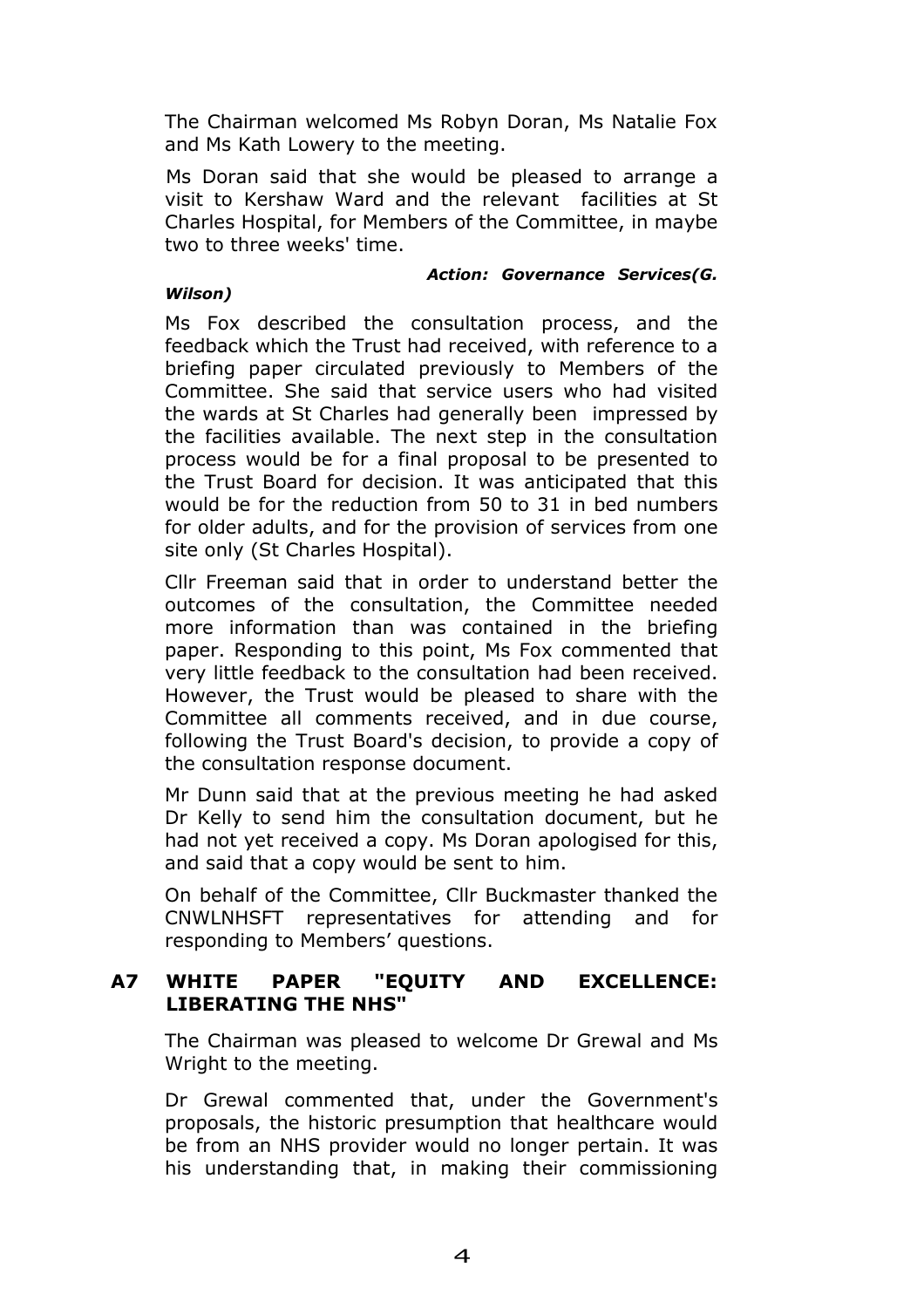decisions, GP consortia would be required to make an assessment of the quality and cost of providing the service in question, and he believed that they should insist on the highest standards of surgery and care. The General Medical Council (and other bodies, such as the Royal Colleges) would continue to set appropriate standards in provision and training etc, which providers would have to meet.

Ms Wright commented that the white paper was unclear in relation to the practical implications of achieving wide public choice of healthcare provision. She considered that, in practice, the increase in patients' choice might well be marginal, and she questioned, based on experience to date, how many private companies would be able to meet the standards required, or wish to act as healthcare providers.

Cllr Healy said that she considered the proposals to "shake-up" the NHS, which involved abolition of PCTs, and the creation of up to 500 GP consortia, likely to cause chaos within the health service, and to increase, rather than decrease, costs. Her perception was that there was very little enthusiasm on the part of GPs for their new intended role of fund-holding service commissioners. She also considered that it would be more sensible to have at least three, rather than one, GP consortia to serve the Royal Borough. Responding to this latter point, Cllr Buckmaster drew attention to the potential difficulties which small consortia might face in dealing with large providers.

In response to an enquiry from Cllr Warrick, Ms Wright advised that there were no proposals in the white paper for 'top-up' proposals, which would allow patients to, in effect, pay a premium for an enhanced service.

Expressing a personal view, Dr Grewal said that he would be pleased to see councillors represented on GP consortia, pointing out that details of how consortia should be formed were awaited. He believed that local authority input had a helpful role to play in assisting GP consortia address some of the practical aspects of commissioning. He also said that he expected that what was eventually rolled out was likely to be significantly different from the plans for consortia outlined in the white paper.

Cllr Mingay highlighted some of the practical difficulties (e.g. no medical knowledge, poor standard of English)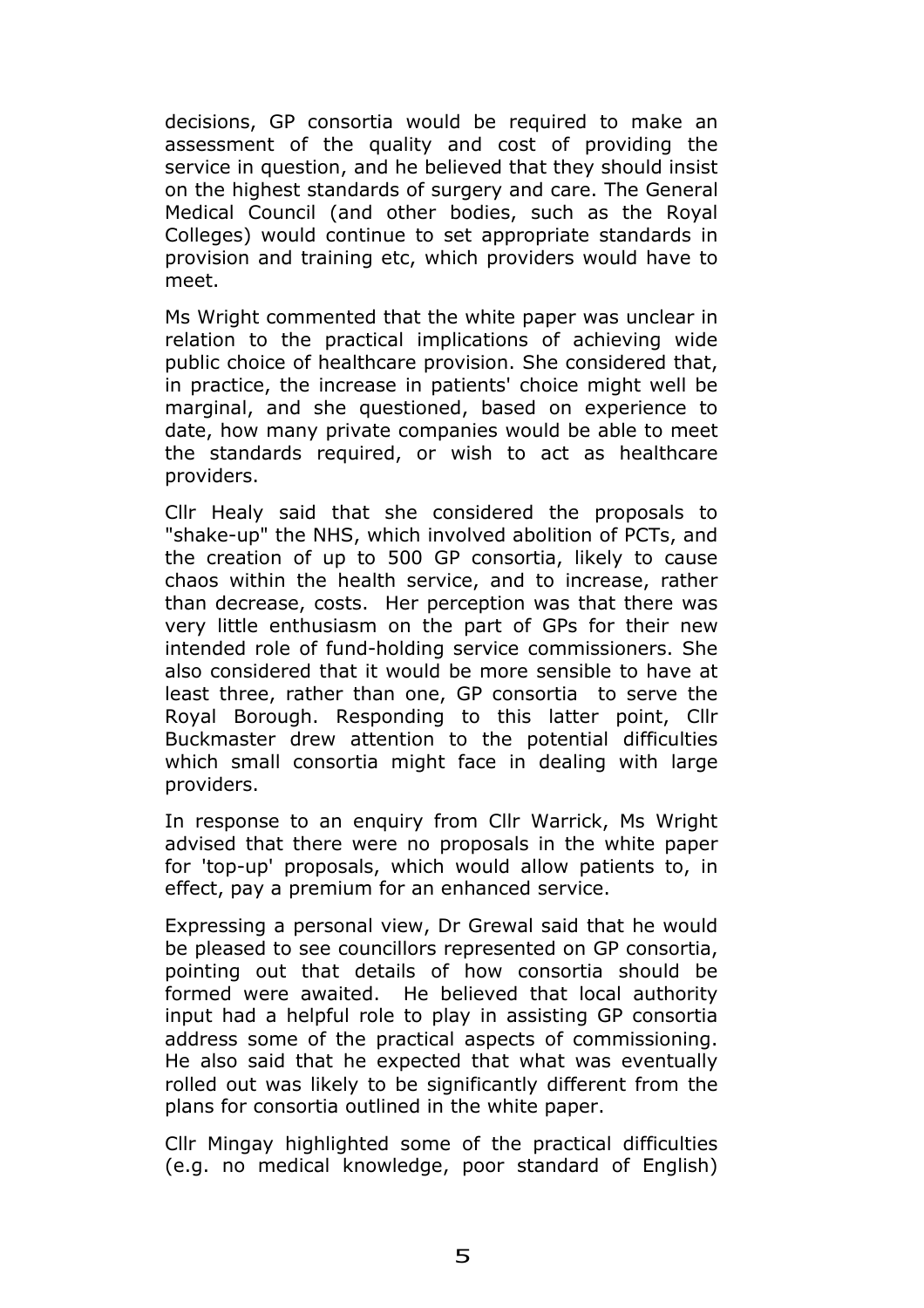which were likely to limit the ability of ordinary people to make informed choices about a preferred healthcare provider.

Cllr Freeman expressed severe reservations about the proposals in the white paper. He considered that they were untested and untried, and that there was no demonstrable enthusiasm on the part of GPs to take over from PCTs the major function of commissioning.

Cllr Buckmaster commented that the white paper had appeared with very little prior consultation, and he believed that there were likely to be some significant changes in the proposals once various practical issues had been taken account of. He welcomed the increased role for local authorities, for example, in the area of public health, and in relation to the proposed health and wellbeing boards, which would have an important function in joining up commissioning of local NHS services, social care, and health improvement, although how they would function was not yet clear. He was, however, extremely sceptical about the level of savings anticipated as a result of implementing the white paper proposals, particularly over the course of the initial two years. Commenting on points made earlier in the discussion, he highlighted the Committee's concerns over the role proposed for the private sector, and the practicalities involved in turning patient choice into a reality.

Cllr Buckmaster referred to a Department of Health consultation paper, "Liberating the NHS: Local Democratic Legitimacy in Health", which built on the proposals in the white paper. This appeared to contain some contradictory statements to the sentiments expressed in the white paper, regarding the continued importance of the health scrutiny role in local authorities. In view of this, suitable additional comments would be incorporated in the proposed response to the white paper. Cllr Buckmaster asked that if Members of the Committee had any additional comments to make in respect of the proposed response, these should be sent to him as soon as possible.

RESOLVED: That the consultation response to the white paper be approved, subject to the inclusion of suitable additional material to reflect the importance of the continuing role of health scrutiny, in the light of proposals in "Local Democratic Legitimacy in Health".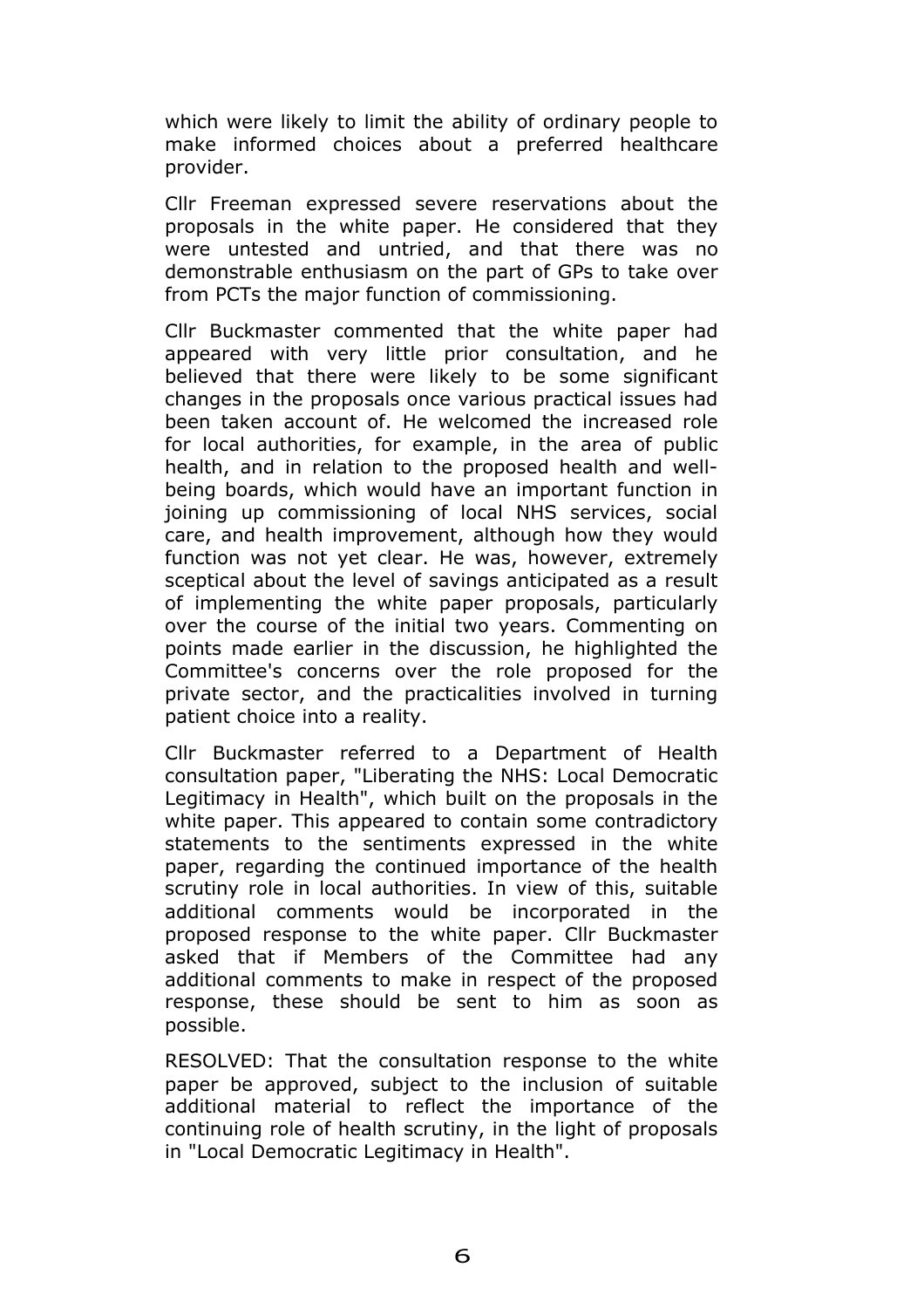### **A8 CABINET MEMBER REPORT ON CURRENT ISSUES**

Further to paragraph 2.2 of the report, Cllr Palmer referred to concerns regarding whether the "Shout" Healthy Living Project was affected by funding cuts. Ms Wright asked Cllr Palmer to provide her with full details of this matter, so that it could be clarified.

*Action: Cllr* 

#### *Palmer*

### **A9 PROPOSED AMENDMENTS TO THE REMITS OF THE HEALTH, AND HOUSING, ENVIRONMENTAL HEALTH AND ADULT SOCIAL CARE SCRUTINY COMMITTEES**

The Committee noted that the proposed change to Scrutiny Committee remits was in the context of the convergence of health and adult social care agenda in recent years, and the sense in this being reflected formally in committee terms of reference.

Cllr Healy commented that the proposals were to be welcomed.

RESOLVED: That the Committee express its agreement with the proposed changes to its remit.

## **A10 ANNUAL WORK PROGRAMME 2010/11**

 The Committee took the view that the following three potential topics were suitable for in-depth scrutiny during 2010/11: alcoholism and older people; the development of St Charles Polyclinic; and the provision of healthcare at home for older people (jointly with the Housing, Environmental Health and Adult Social Care Scrutiny Committee).

In view of the 'merger' proposals affecting the Committee and the Housing, Environmental Health and Adult Social Care Scrutiny Committee, it was considered that it would be helpful for the latter committee to be advised of the three proposed topics.

*Action: Governance Services(Gavin* 

*Wilson)* 

## **A11 MISCELLANEOUS MATTERS**

Cllr Buckmaster referred to the helpful response from the PCT to the Committee's "Priorities for Health" review of NHS Kensington and Chelsea's priorities in the context of the current financial climate. He also reported that Dr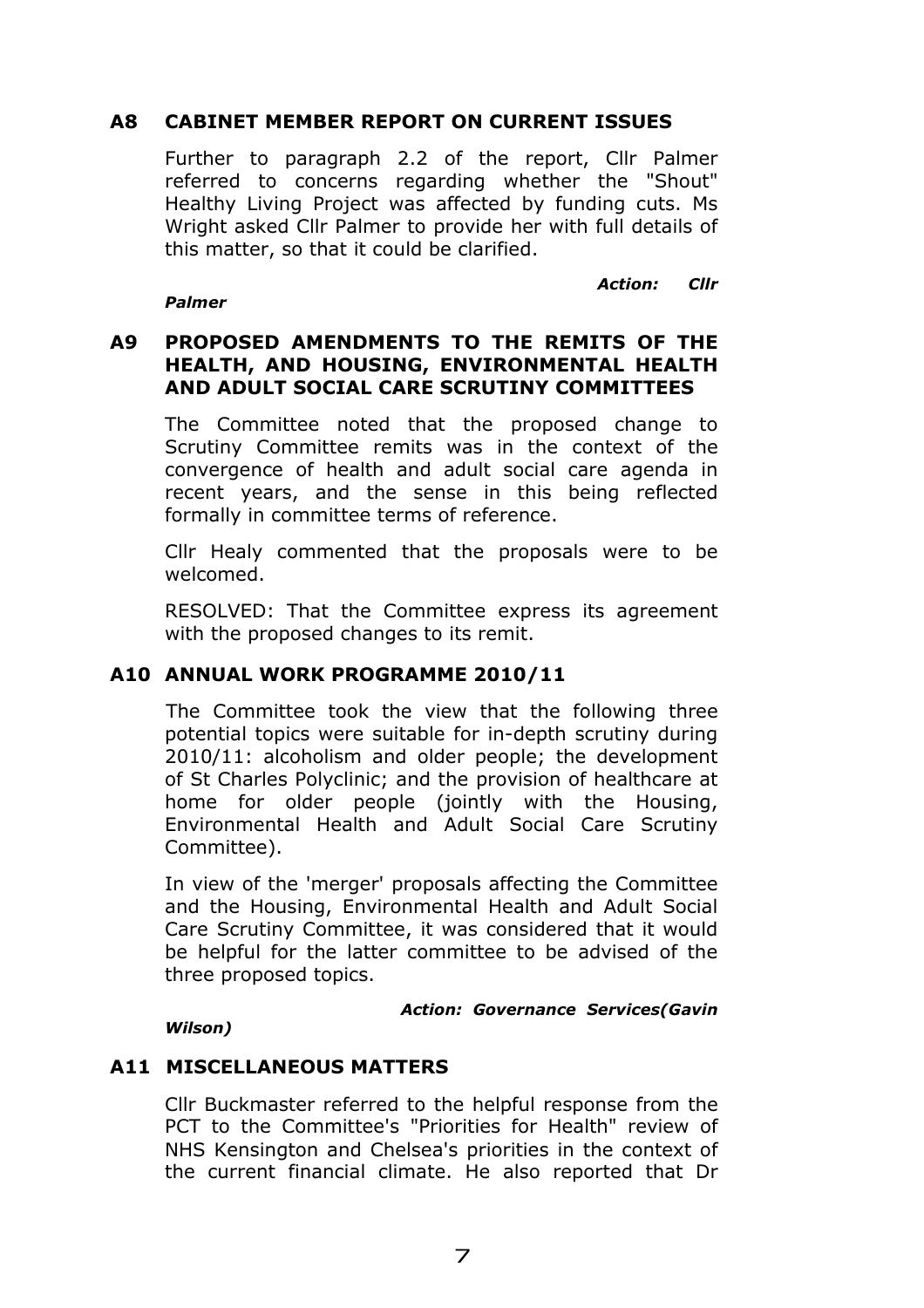Grewal had indicated that the LMC was likely to respond with further comments on the scrutiny report.

Regarding the Health Inequalities project, he reported that now that the former chairman of the Health OSC at the 'lead' authority (L.B. Hammersmith and Fulham) who had been the driving force behind the bid for this Centre for Public Scrutiny-backed project, was no longer directly involved, it appeared to have largely lost its momentum, and consequently there had been some scaling back. There was, for example, no longer a need for a Memberlevel steering group, as had been proposed previously.

On NHS proposals for consultation on a national model of care for paediatric cardiac surgical services, and the location of new services, Cllr Buckmaster said that he was writing on behalf of the Health Scrutiny chairmen of the Royal Borough, L.B. Hammersmith and Fulham and Westminster C.C. to the National Specialised Commissioning Team (NSCT), stressing that the suggestion that local authorities might have to form a very large Joint Health OSC to respond to the proposals possibly even on a national basis - was considered to be fraught with difficulties. He had offered to meet the NSCT to discuss the matter, if that would be helpful.

# **A12 COUNCILLOR CHRISTOPHER BUCKMASTER**

On the occasion of Cllr Buckmaster's final meeting as Chairman of the Committee, Cllr Freeman expressed his appreciation of the good humour and skill with which he had chaired meetings of the Committee over many years. He also paid tribute to his dedication and hard work in a representative capacity on external health bodies in London. These sentiments were echoed by the other members of the Committee.

pm